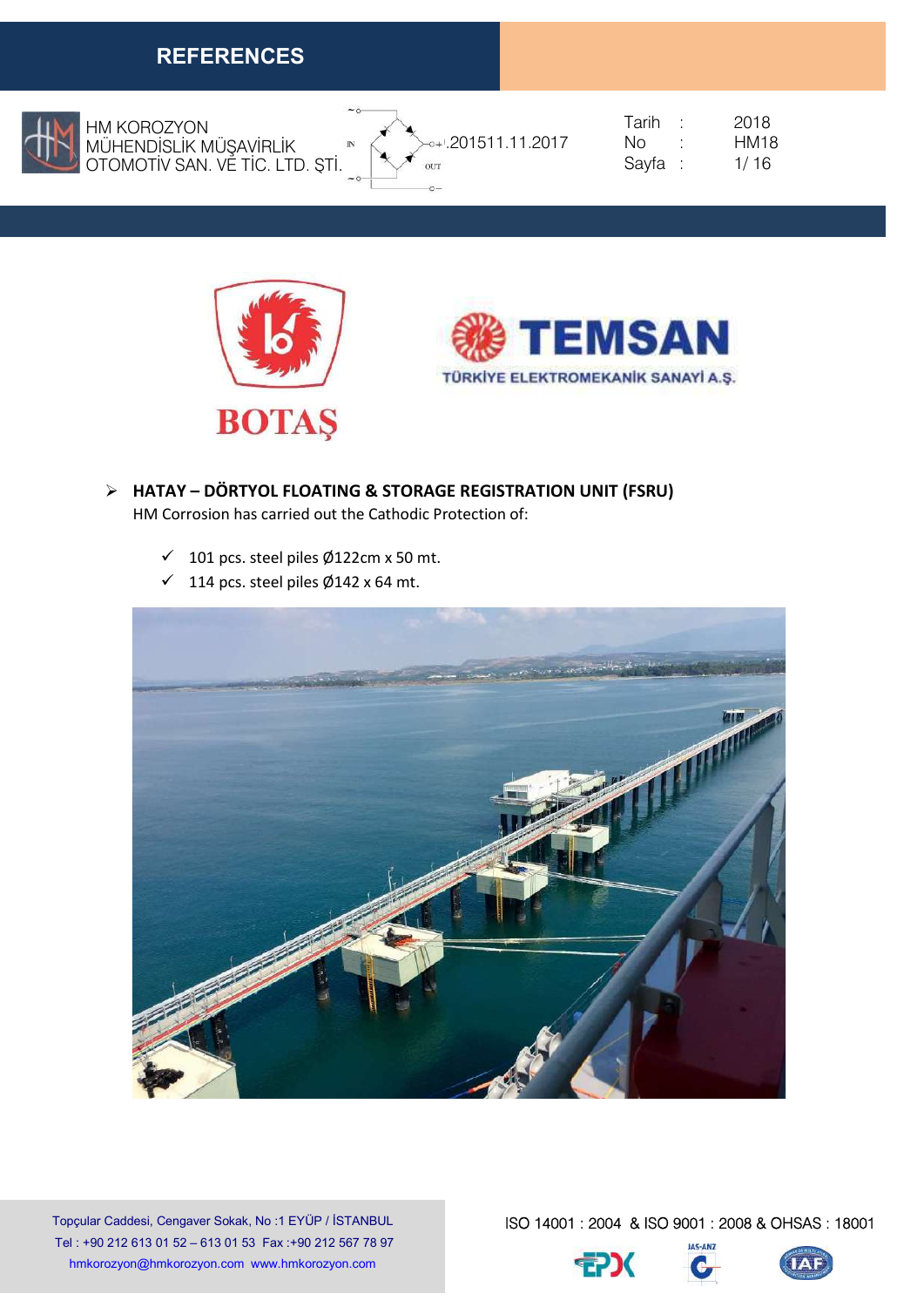

HM KOROZYON MÜHENDİSLİK MÜŞAVİRLİK OTOMOTİV SAN. VE TİC. LTD. ŞTİ.



|                | Tarih   | 2018        |
|----------------|---------|-------------|
| 201511.11.2017 | NΩ      | <b>HM18</b> |
|                | Sayfa : | 2/16        |



 $\triangleright$  BTC BAKÜ – TİFLİS – CEYHAN CRUDE OIL PIPELINE, LOT C Section (Sivas – Kayseri - Ceyhan) (34'' & 42'' - 323 km.)



Topçular Caddesi, Cengaver Sokak, No :1 EYÜP / İSTANBUL Tel : +90 212 613 01 52 – 613 01 53 Fax :+90 212 567 78 97 hmkorozyon@hmkorozyon.com www.hmkorozyon.com

ISO 14001 : 2004 & ISO 9001 : 2008 & OHSAS : 18001

 $\bullet$ 



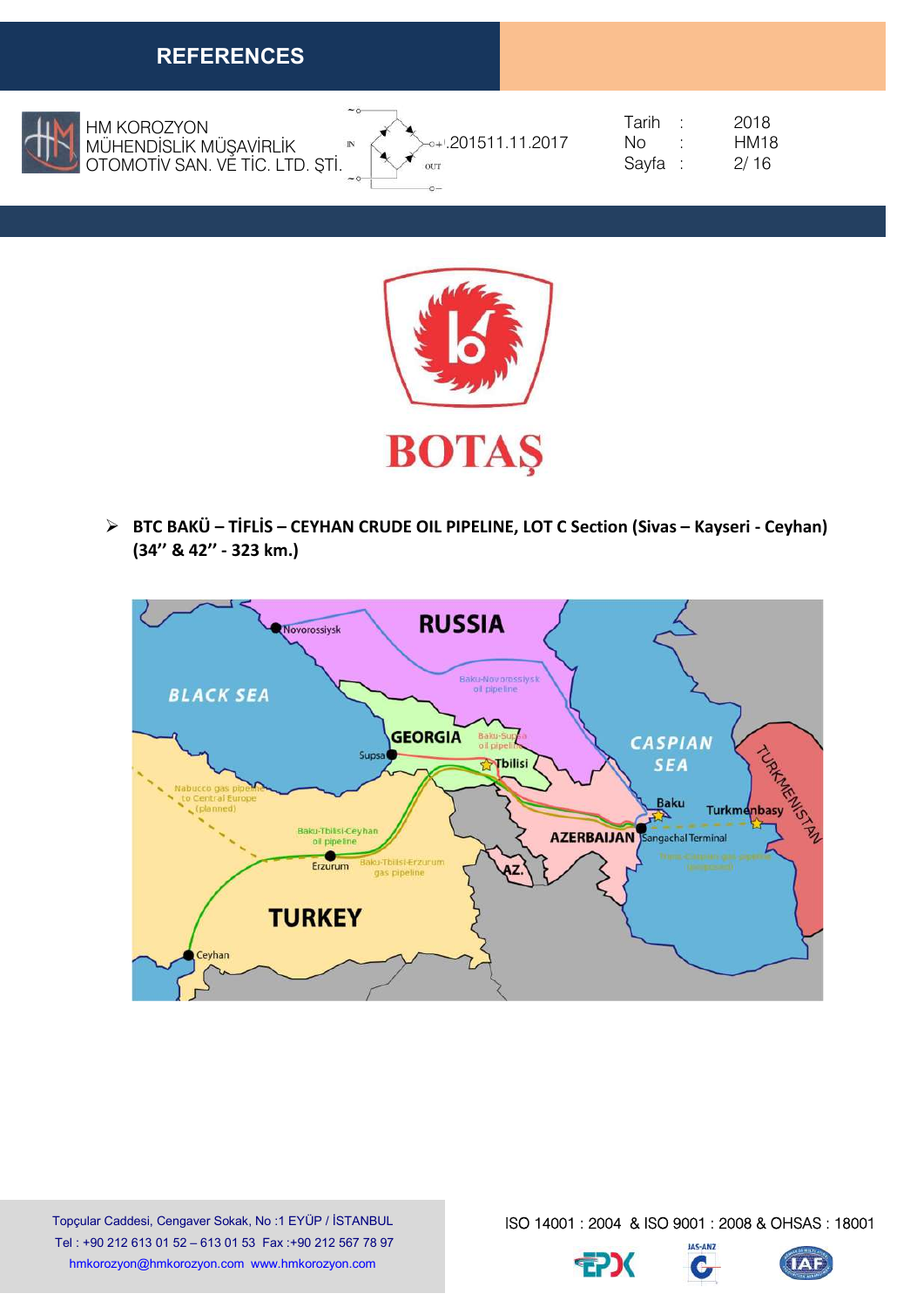

 OTOMOTİV SAN. VE TİC. LTD. ŞTİ. HM KOROZYON MÜHENDİSLİK MÜŞAVİRLİK



| Tarih | 2018 |
|-------|------|
| Nο    | HM18 |
| Sayfa | 3/16 |



- $\triangleright$  BİRECİK & VİRANSEHİR NATURAL GAS PIPELINES (APPROX 100 KM) 2018
- $\triangleright$  SIRAN NATURAL GAS PIPELINE 2018
- $\triangleright$  SABANÖZÜ NATURAL GAS PIPELINE 2018
- $\triangleright$  CANAKKALE LAPSEKİ NATURAL GAS PIPELINE 2018
- $\triangleright$  BINGÖL MUS- BITLIS NATURAL GAS PIPELINE (325 km.)
- IRAQ TURKEY Crude Oil Pipeline Turkey Section (20 km)
- TANAP Eskişehir Natural Gas Pipeline (32 km)
- $\triangleright$  HATAY DÖRTYOL PORT Steel Piles of 200 pcs.
- Doğu Karadeniz Natural Gas Pipeline Phase-1 (92 km)
- Doğu Karadeniz Natural Gas Pipeline Phase-2 (74 km)
- Doğu Karadeniz Natural Gas Pipeline Phase-3 (112 km)
- Çaycuma Zonguldak Bartın Natural Gas Pipeline (100 km)
- $\triangleright$  Batman- Dörtyol Crude Oil Pipeline (14 km)
- $\triangleright$  Canakkale/Lapseki Natural Gas Pipeline (42 km)
- $\triangleright$  Botaş / Bursa Administration Repairing and Maintenance of 6 Anode Beds.
- $\triangleright$  Kütahya Kırka Natural Gas Pipeline (54 km)
- $\triangleright$  HATAY DÖRTYOL PORT Repairing and Maintenance Applications.
- Edirne Tekirdağ Natural Gas Pipeline (150 km)
- $\triangleright$  Mardin Natural Gas Pipeline. (74km)
- $\triangleright$  Diyarbakır Batman Siirt Natural Gas Pipeline (180 km)

Topçular Caddesi, Cengaver Sokak, No :1 EYÜP / İSTANBUL Tel : +90 212 613 01 52 – 613 01 53 Fax :+90 212 567 78 97 hmkorozyon@hmkorozyon.com www.hmkorozyon.com



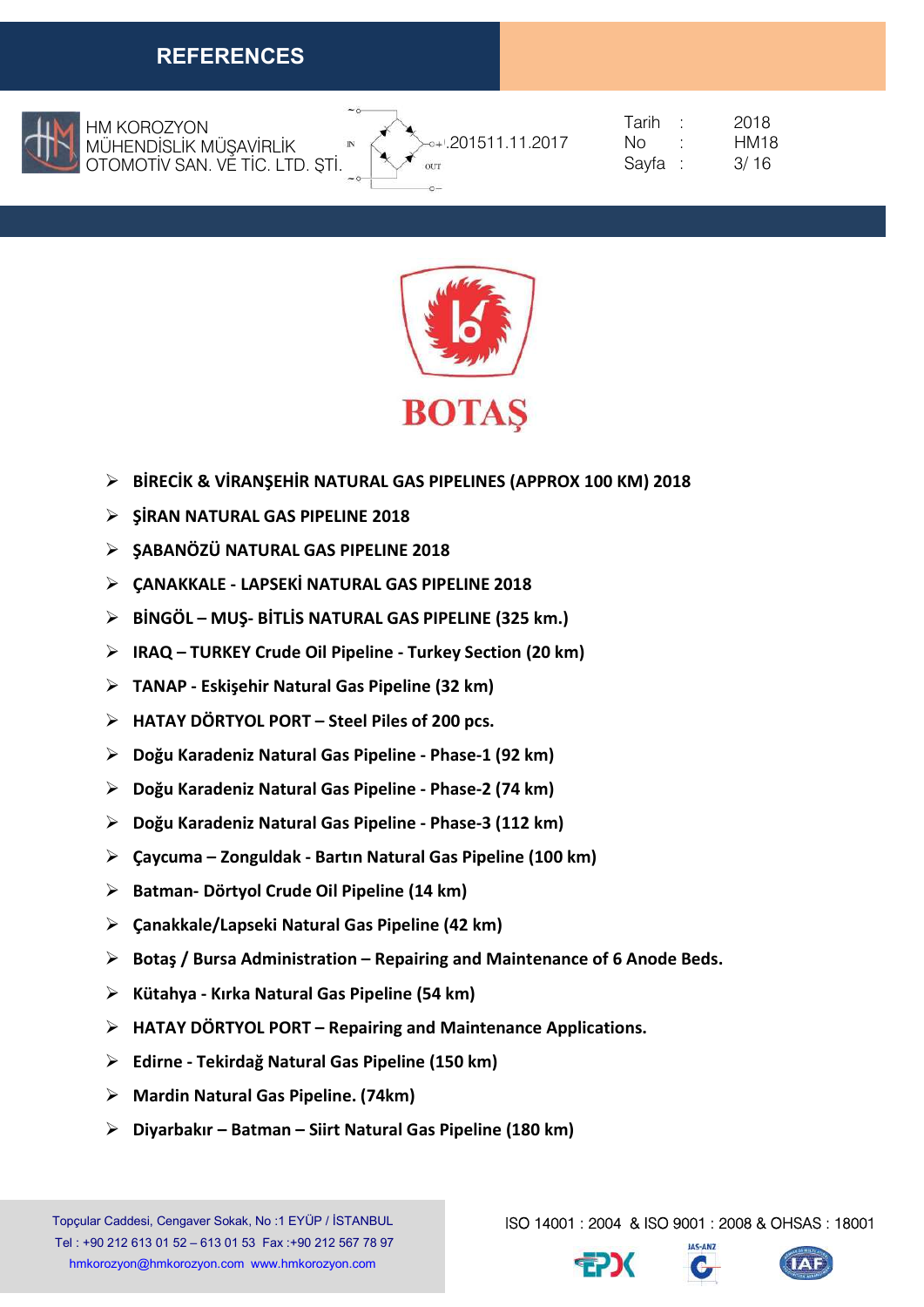

HM KOROZYON MÜHENDİSLİK MÜŞAVİRLİK OTOMOTİV SAN. VE TİC. LTD. ŞTİ.



| Tarih | 2018 |
|-------|------|
| Nο    | HM18 |
| Sayfa | 4/16 |



BOTAŞ LNG TERMINAL – Cathodic Protection of Cooling Water Pipeline. (60" – 100 m.)



Topçular Caddesi, Cengaver Sokak, No :1 EYÜP / İSTANBUL Tel : +90 212 613 01 52 – 613 01 53 Fax :+90 212 567 78 97 hmkorozyon@hmkorozyon.com www.hmkorozyon.com



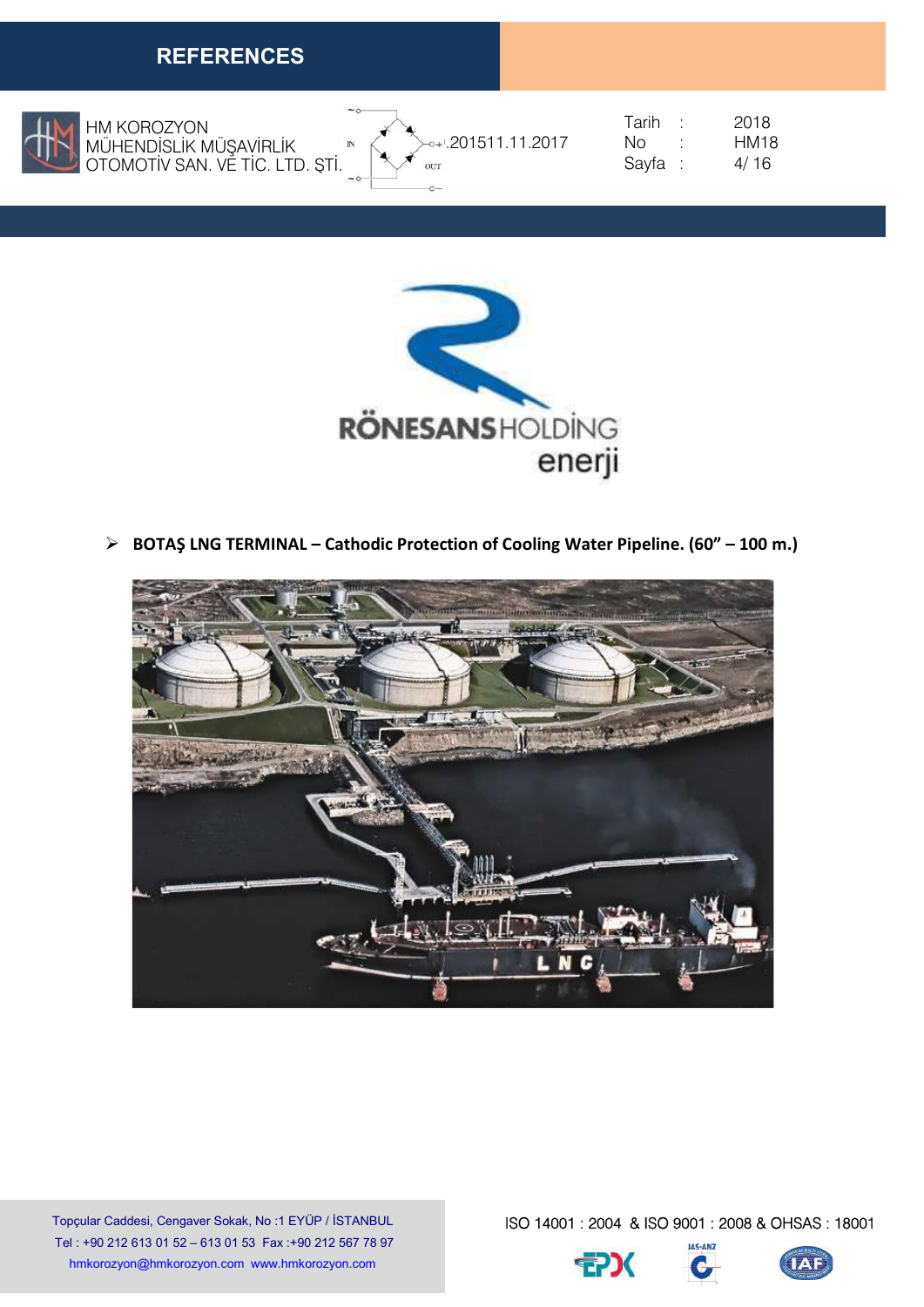

HM KOROZYON MÜHENDİSLİK MÜŞAVİRLİK OTOMOTİV SAN. VE TİC. LTD. ŞTİ.







#### GAMA - Kırıkkale - 840 MW Combined Cycle Power Plant

6 pcs of Water Storage Tanks, 2 sections of Gas Pipelines Cathodic Protection of Internal Submerged Surfaces and Outer Basement Surfaces of the Storage Tanks



Topçular Caddesi, Cengaver Sokak, No :1 EYÜP / İSTANBUL Tel : +90 212 613 01 52 – 613 01 53 Fax :+90 212 567 78 97 hmkorozyon@hmkorozyon.com www.hmkorozyon.com



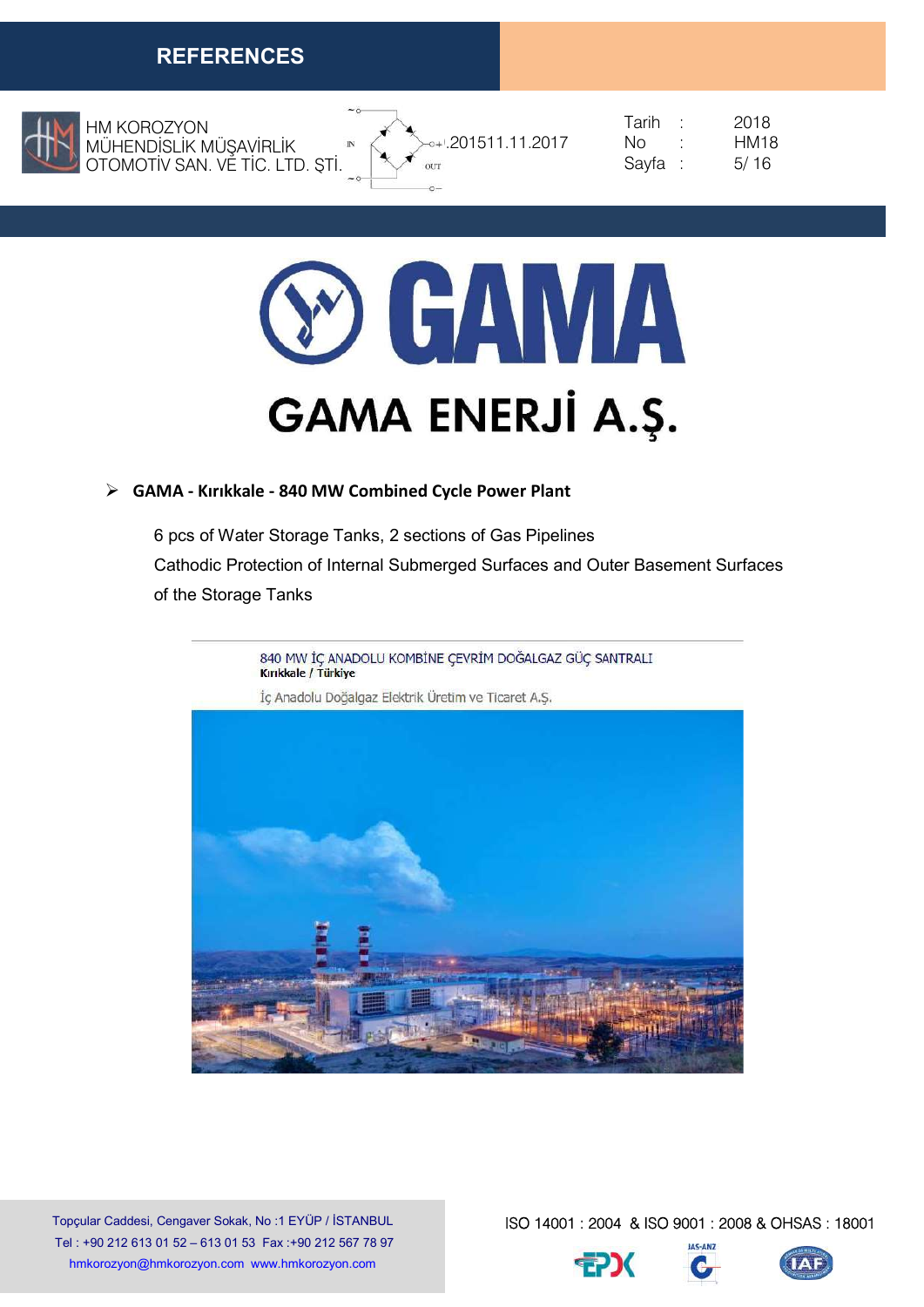

HM KOROZYON MÜHENDİSLİK MÜŞAVİRLİK OTOMOTİV SAN. VE TİC. LTD. ŞTİ.



|                | Tarih   | 2018 |
|----------------|---------|------|
| 201511.11.2017 | Nη      | HM18 |
|                | Sayfa : | 6/16 |



#### GAMA IRAQ / Erbil 2x150 MW Khabat Thermic Power Plant.

16 pcs of Water & Oil Storage Tanks Cathodic Protection of Internal Submerged Surfaces and Outer Basement Surfaces of the Storage Tanks.

SCADA System

#### 2x150 MW KHABAT TERMİK SANTRALI PLANT ÜNITE 1 ve 2 **Erbil / IRAK**

POSCO Engineering and Construction Co. Ltd. (POSCO E&C)



Topçular Caddesi, Cengaver Sokak, No :1 EYÜP / İSTANBUL Tel : +90 212 613 01 52 – 613 01 53 Fax :+90 212 567 78 97 hmkorozyon@hmkorozyon.com www.hmkorozyon.com



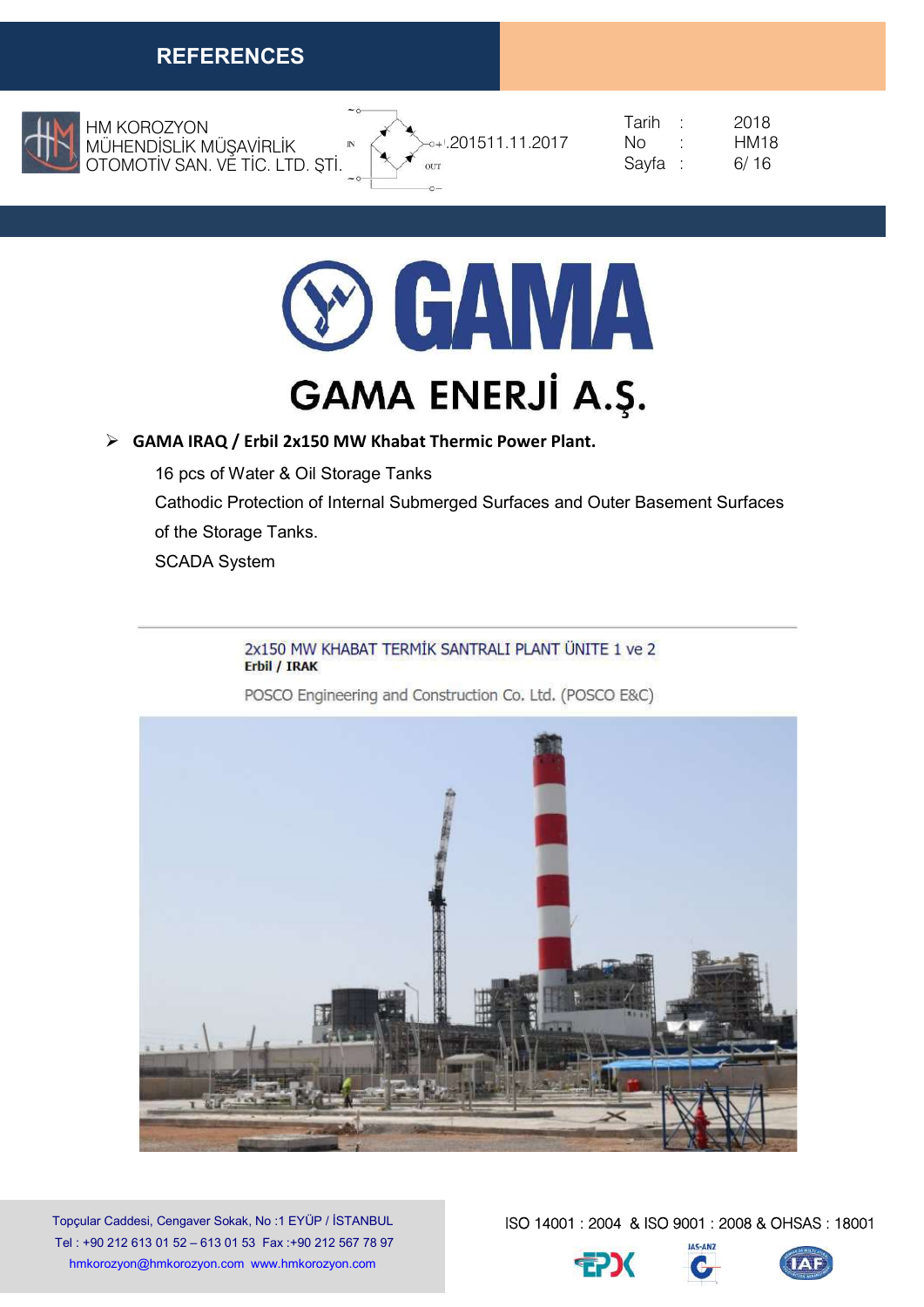

HM KOROZYON MÜHENDİSLİK MÜŞAVİRLİK OTOMOTİV SAN. VE TİC. LTD. ŞTİ.



 $\sqrt{11}$  . 201511.11.2017 No : HM18

 Tarih : 2018 Savfa : 7/16



#### GAMA Kırklareli/Hamitabat 1200 MW Combined Cycle Power Plant.

Material Supplement & Supervisioning for Cathodic Protection of Water Pipelines

1,200 MW HAMITABAT KOMBİNE ÇEVRİM DOĞALGAZ GÜÇ SANTRALI Kırklareli / TÜRKİYE

HAMITABAT Elektrik Üretim ve Ticaret A.S.



Topçular Caddesi, Cengaver Sokak, No :1 EYÜP / İSTANBUL Tel : +90 212 613 01 52 – 613 01 53 Fax :+90 212 567 78 97 hmkorozyon@hmkorozyon.com www.hmkorozyon.com



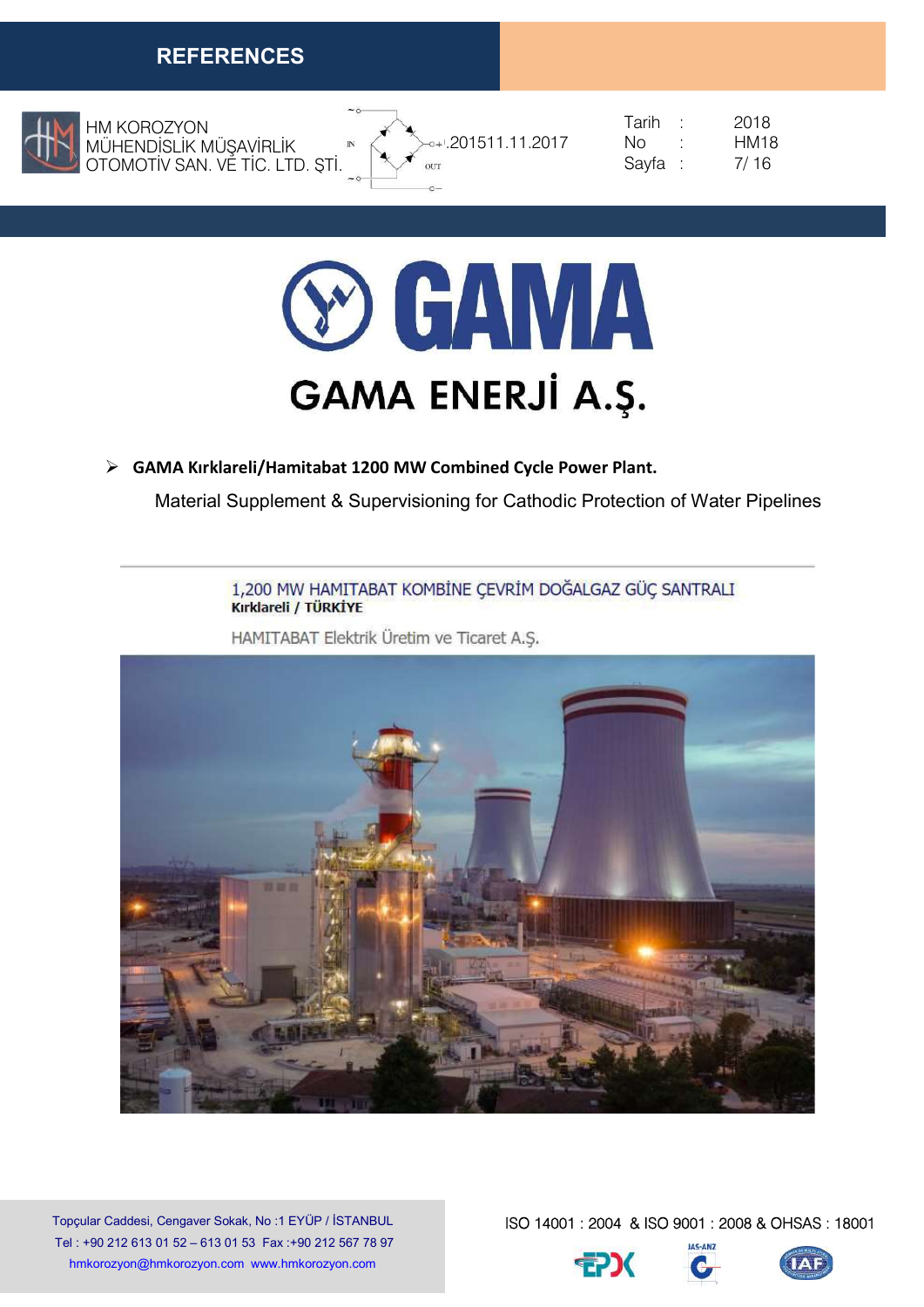

HM KOROZYON MÜHENDİSLİK MÜŞAVİRLİK OTOMOTİV SAN. VE TİC. LTD. ŞTİ.



|                                | Tarihi  | 2018        |
|--------------------------------|---------|-------------|
| 201511.11.2017<br>$\mathbb{N}$ | NΩ      | <b>HM18</b> |
|                                | Sayfa : | 8/16        |



 ÖZBEKİSTAN – Navoi II Combined Cycle Power Plant, Material Supplement and Supervision of Cathodic Protection. Water Storage Tanks

> NAVOI-2 KOMBİNE DOĞAL GAZ ÇEVİRİM VE ISI **SANTRALİ PROJESİ**





- $\triangleright$  Kayseri Natural Gas Distribution Pipelines
- $\triangleright$  Trakya Natural Gas Pipelines
- $\triangleright$  Gaziantep Natural Gas Pipelines
- $\triangleright$  Trakya Natural Gas 2. Stage Pipelines (ZORLU GAZDAŞ)

Topçular Caddesi, Cengaver Sokak, No :1 EYÜP / İSTANBUL Tel : +90 212 613 01 52 – 613 01 53 Fax :+90 212 567 78 97 hmkorozyon@hmkorozyon.com www.hmkorozyon.com



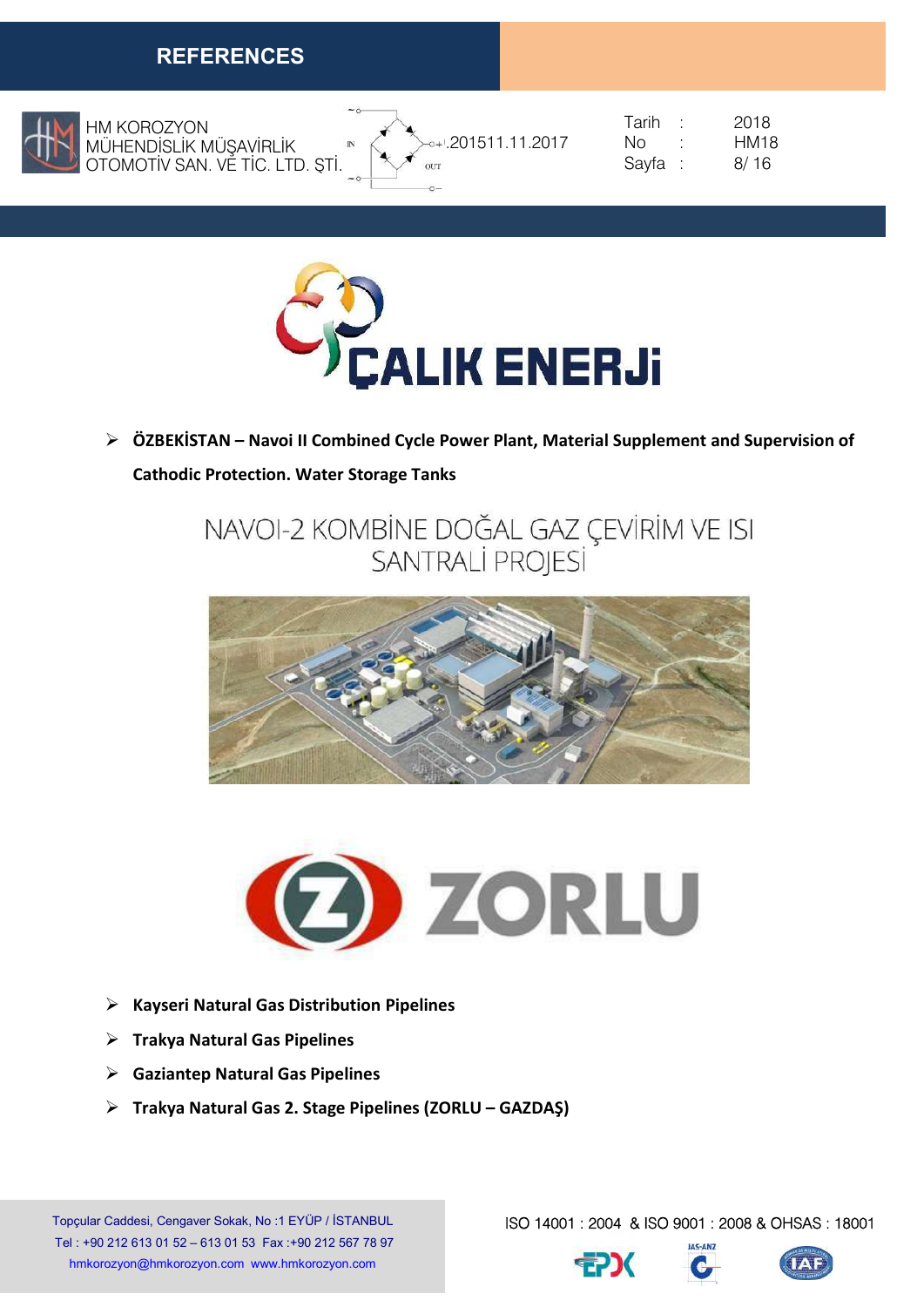

 OTOMOTİV SAN. VE TİC. LTD. ŞTİ. HM KOROZYON MÜHENDİSLİK MÜŞAVİRLİK



| Tarih | 2018        |
|-------|-------------|
| Nο    | <b>HM18</b> |
| Sayfa | 9/16        |



- $\triangleright$  Alanyurt Ordu Potable Water Pipeline
- $\triangleright$  Akcaabat Trabzon Potable Water Pipeline
- $\triangleright$  Mersin Trabzon Potable Water Pipeline
- Gebze Kocaeli Potable Water Pipeline
- $\triangleright$  Corum Merkez Potable Water Pipeline
- $\triangleright$  Caycuma Zonguldak Potable Water Pipeline
- $\triangleright$  Karaman Merkez Potable Water Pipeline
- Yeşildere Karaman Potable Water Pipeline
- ▶ Kitreli Niğde Potable Water Pipeline
- $\triangleright$  Beycuma Zonguldak Potable Water Pipeline
- $\triangleright$  Hereke Kocaeli Potable Water Pipeline
- $\triangleright$  Fatsa Sea Discharge Pipeline



 $\triangleright$  Adana Beylikdüzü Naturel Gas Pipelines

Topçular Caddesi, Cengaver Sokak, No :1 EYÜP / İSTANBUL Tel : +90 212 613 01 52 – 613 01 53 Fax :+90 212 567 78 97 hmkorozyon@hmkorozyon.com www.hmkorozyon.com



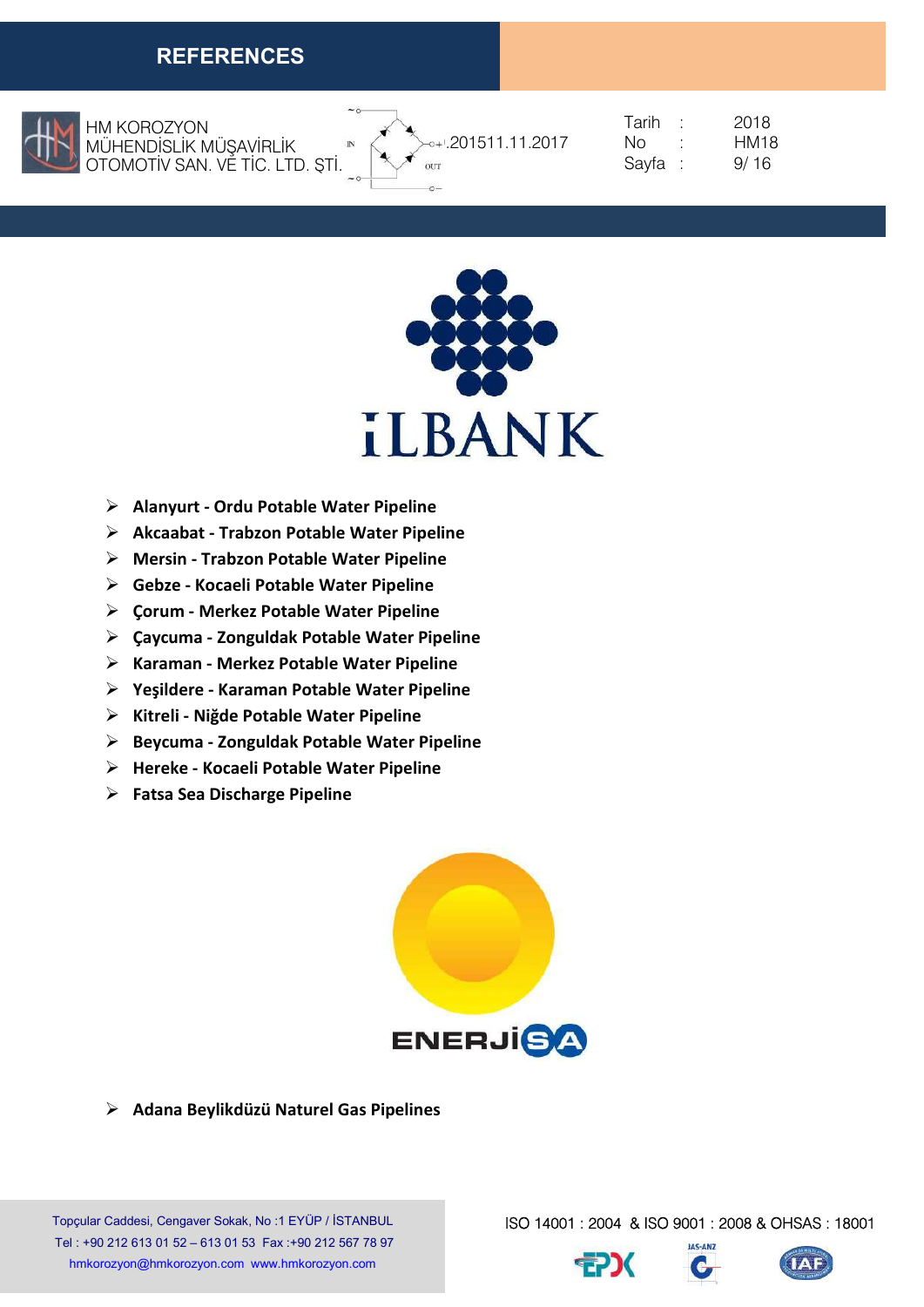

HM KOROZYON MÜHENDİSLİK MÜŞAVİRLİK OTOMOTİV SAN. VE TİC. LTD. ŞTİ.





|                                | Tarih   | 2018             |
|--------------------------------|---------|------------------|
| $\rightarrow$ - 201511.11.2017 | Nη      | HM <sub>18</sub> |
|                                | Sayfa : | 10/16            |



Supervision of Cathodic Protection applications in TAJIKISTAN.



- $\checkmark$  Beylikdüzü Naturel Gas Pipeline (21.5 km  $\varnothing$  400 mm)
- Inter Islands Undersea Natural Gas Pipeline



 $\checkmark$  Material Supplement for **IDO** (**istanbul Sea Buses**)

Topçular Caddesi, Cengaver Sokak, No :1 EYÜP / İSTANBUL Tel : +90 212 613 01 52 – 613 01 53 Fax :+90 212 567 78 97 hmkorozyon@hmkorozyon.com www.hmkorozyon.com



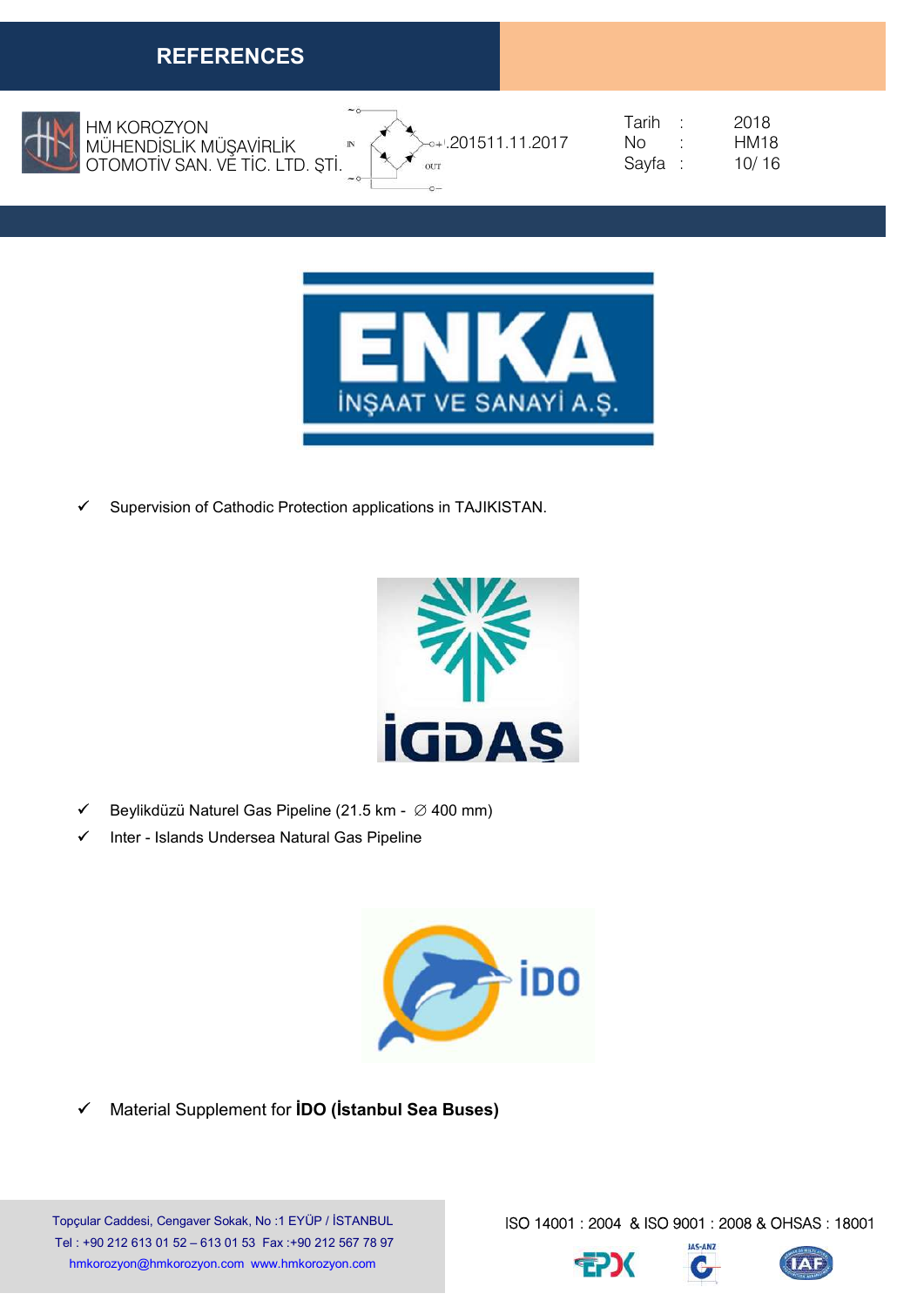

HM KOROZYON MÜHENDİSLİK MÜŞAVİRLİK OTOMOTİV SAN. VE TİC. LTD. ŞTİ.



|                | Tarih   | 2018             |
|----------------|---------|------------------|
| 201511.11.2017 | Nn.     | HM <sub>18</sub> |
|                | Sayfa : | 11/16            |



Zonguldak Sea Water Pipelines (8 km, Φ=3700 mm.)



 $\checkmark$  Dudullu - Ferhatpaşa Transmission Pipeline (8.5 km -  $\varnothing$  1.200 mm)



 $\checkmark$  ALIAĞA Plant - Cooling Water Pipelines (2 km.).

Topçular Caddesi, Cengaver Sokak, No :1 EYÜP / İSTANBUL Tel : +90 212 613 01 52 – 613 01 53 Fax :+90 212 567 78 97 hmkorozyon@hmkorozyon.com www.hmkorozyon.com





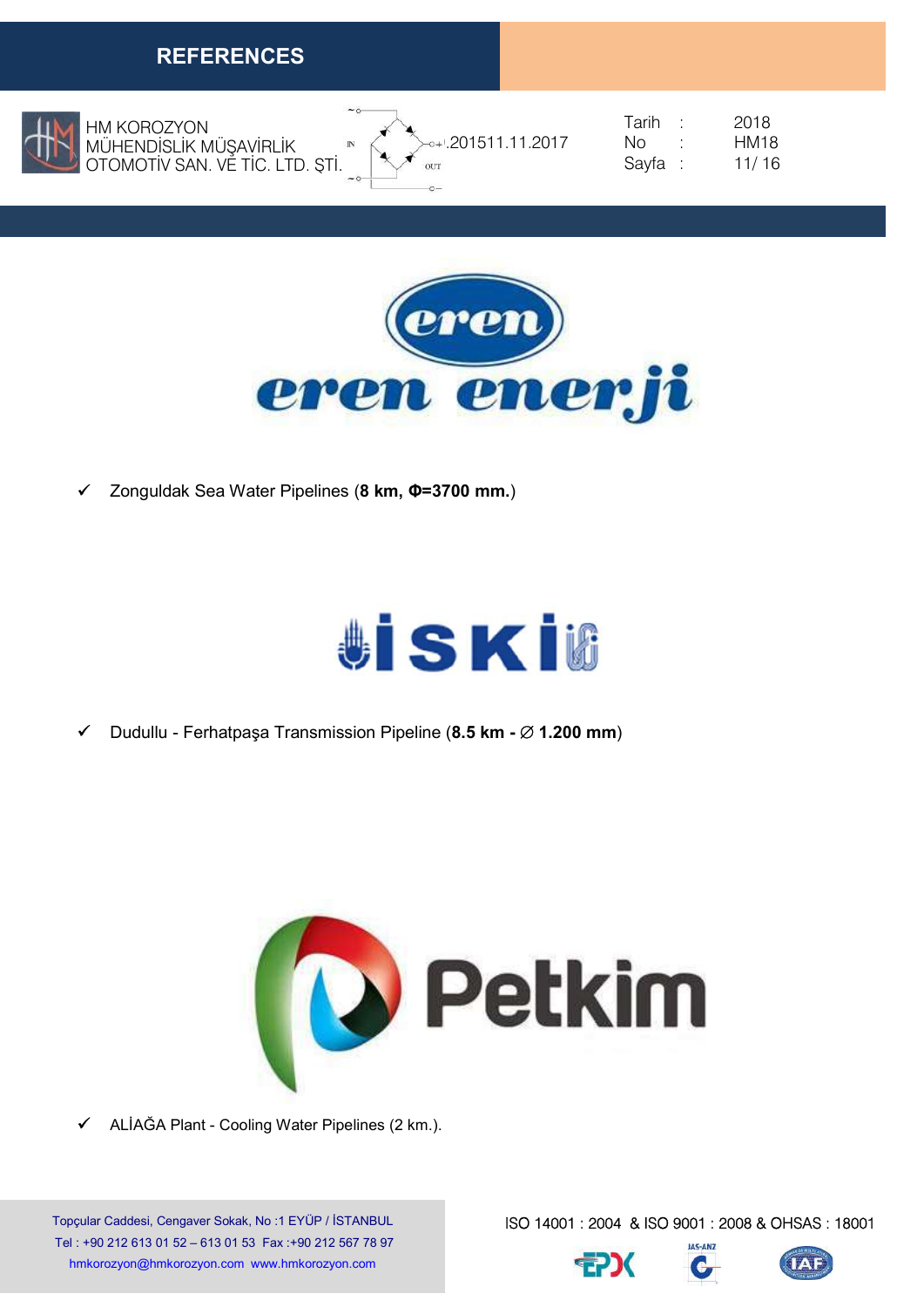

HM KOROZYON MÜHENDİSLİK MÜŞAVİRLİK OTOMOTİV SAN. VE TİC. LTD. ŞTİ.



| Tarih | 2018        |
|-------|-------------|
| Nο    | <b>HM18</b> |
| Sayfa | 12/16       |



- Niğde Natural Gas Pipelines.
- Erzincan Natural Gas Pipelines.
- Konya Natural Gas Pipelines.



Tekirdağ Natural Gas Pipeline (148km.)



Delta - Batıkar- Gepa Natural Gas Pipelines. (150 KM)



Pendik – Küçükyalı Replaced Pipelines (Ø 2200 – Ø1800 – Ø1600 mm, 16,5 Km.)

Topçular Caddesi, Cengaver Sokak, No :1 EYÜP / İSTANBUL Tel : +90 212 613 01 52 – 613 01 53 Fax :+90 212 567 78 97 hmkorozyon@hmkorozyon.com www.hmkorozyon.com

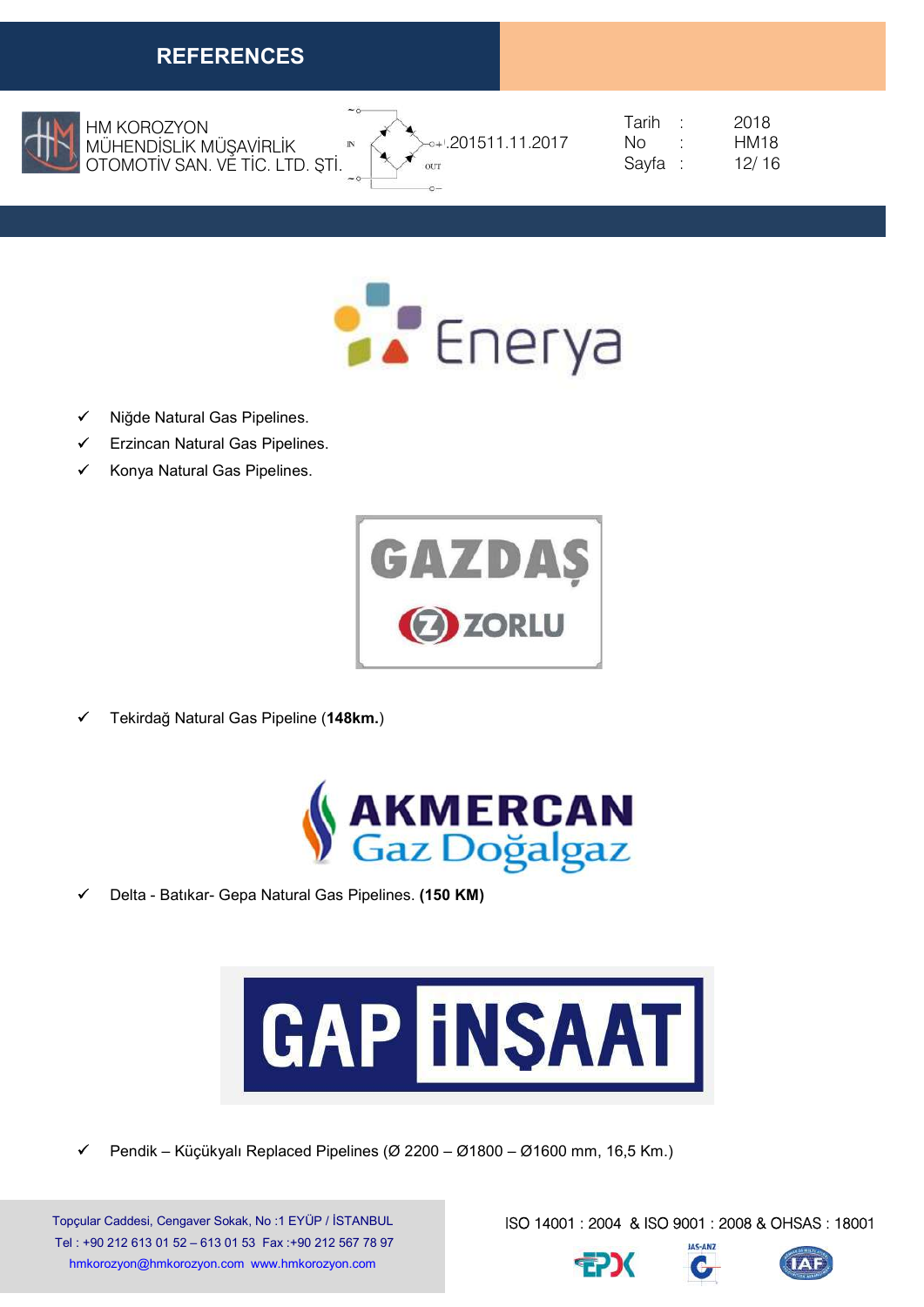

HM KOROZYON MÜHENDİSLİK MÜŞAVİRLİK OTOMOTİV SAN. VE TİC. LTD. ŞTİ.



|              |                              | Tarih  | 2018             |
|--------------|------------------------------|--------|------------------|
| $\mathbb{N}$ | $\rightarrow$ 201511.11.2017 | NΩ     | HM <sub>18</sub> |
|              |                              | Sayfa: | 13/16            |



Çorlu Drill Pipes of the Coca Cola



- Dörtyol Hatay underground and undersea oil pipelines.
- $\checkmark$  Mersin undersea pipelines (16"- 3.630 mt)
- $\checkmark$  Trabzon undersea oil & LPG pipelines.



- $\checkmark$  Mersin undersea pipelines (10" 1.700 mt)
- $\checkmark$  Samsun undersea pipelines (14" 4.590 mt)

Topçular Caddesi, Cengaver Sokak, No :1 EYÜP / İSTANBUL Tel : +90 212 613 01 52 – 613 01 53 Fax :+90 212 567 78 97 hmkorozyon@hmkorozyon.com www.hmkorozyon.com



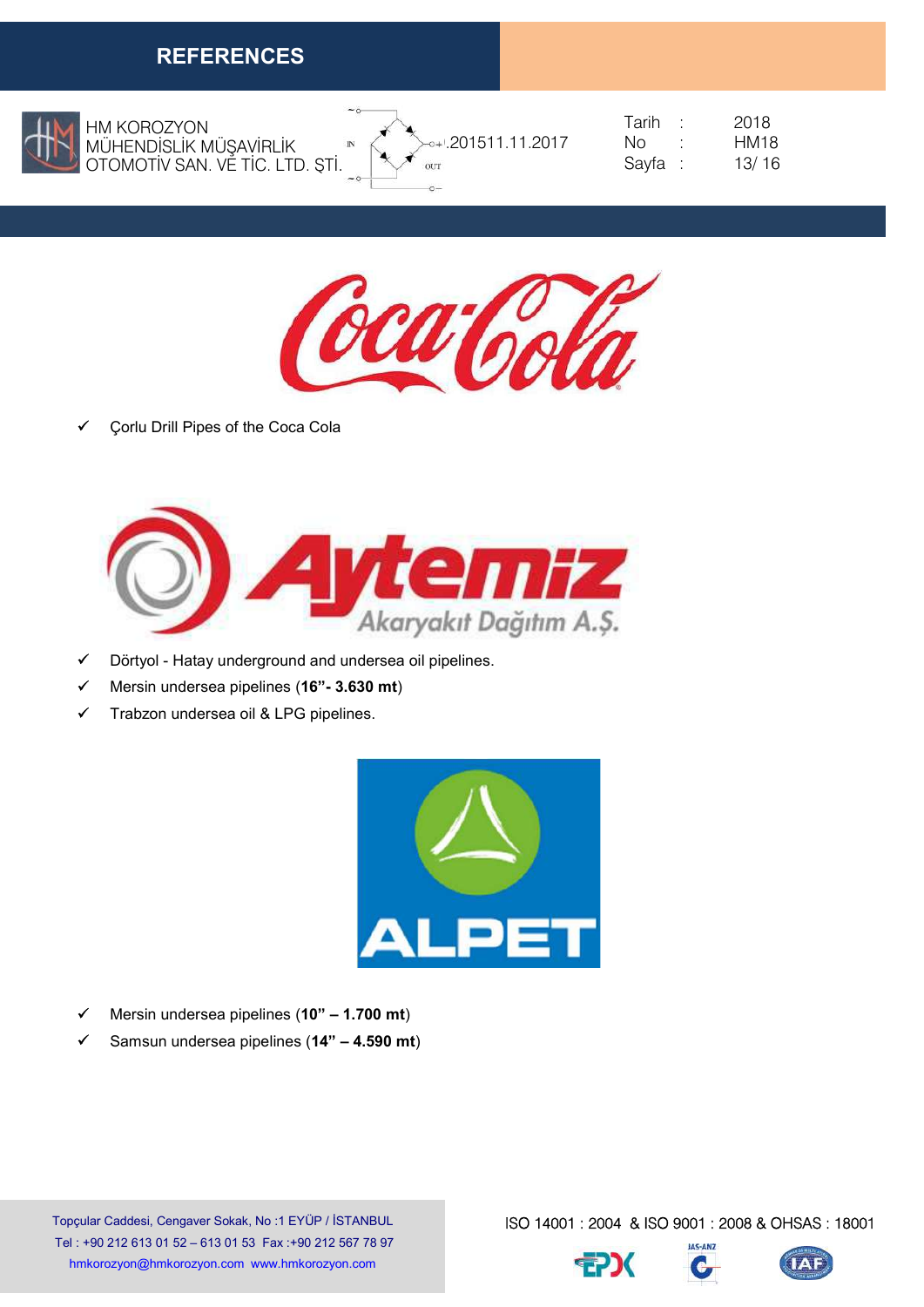

 OTOMOTİV SAN. VE TİC. LTD. ŞTİ. HM KOROZYON MÜHENDİSLİK MÜŞAVİRLİK



|                              | Tarih   | 2018  |
|------------------------------|---------|-------|
| $\rightarrow$ 201511.11.2017 | No.     | HM18  |
|                              | Sayfa : | 14/16 |



Gebze Natural Gas Pipelines.



- $\checkmark$  Cathodic Protection of pipelines of 40 Districts.
- $\checkmark$  Material Supply of Cathodic Protection of AKSA ENERJİ.



 $\checkmark$  Kocaeli – Kandıra - Hira Potable Water Pipelines (in corporation with the Federation of the Redcrescent-Redcross Associations and The Administration of the Kocaeli Rural Services)



# MİLLİ SAVUNMA BAKANLIĞI

Material Supply for Cathodic Protection of ANT Malatya / National Defence Ministry

Topçular Caddesi, Cengaver Sokak, No :1 EYÜP / İSTANBUL Tel : +90 212 613 01 52 – 613 01 53 Fax :+90 212 567 78 97 hmkorozyon@hmkorozyon.com www.hmkorozyon.com



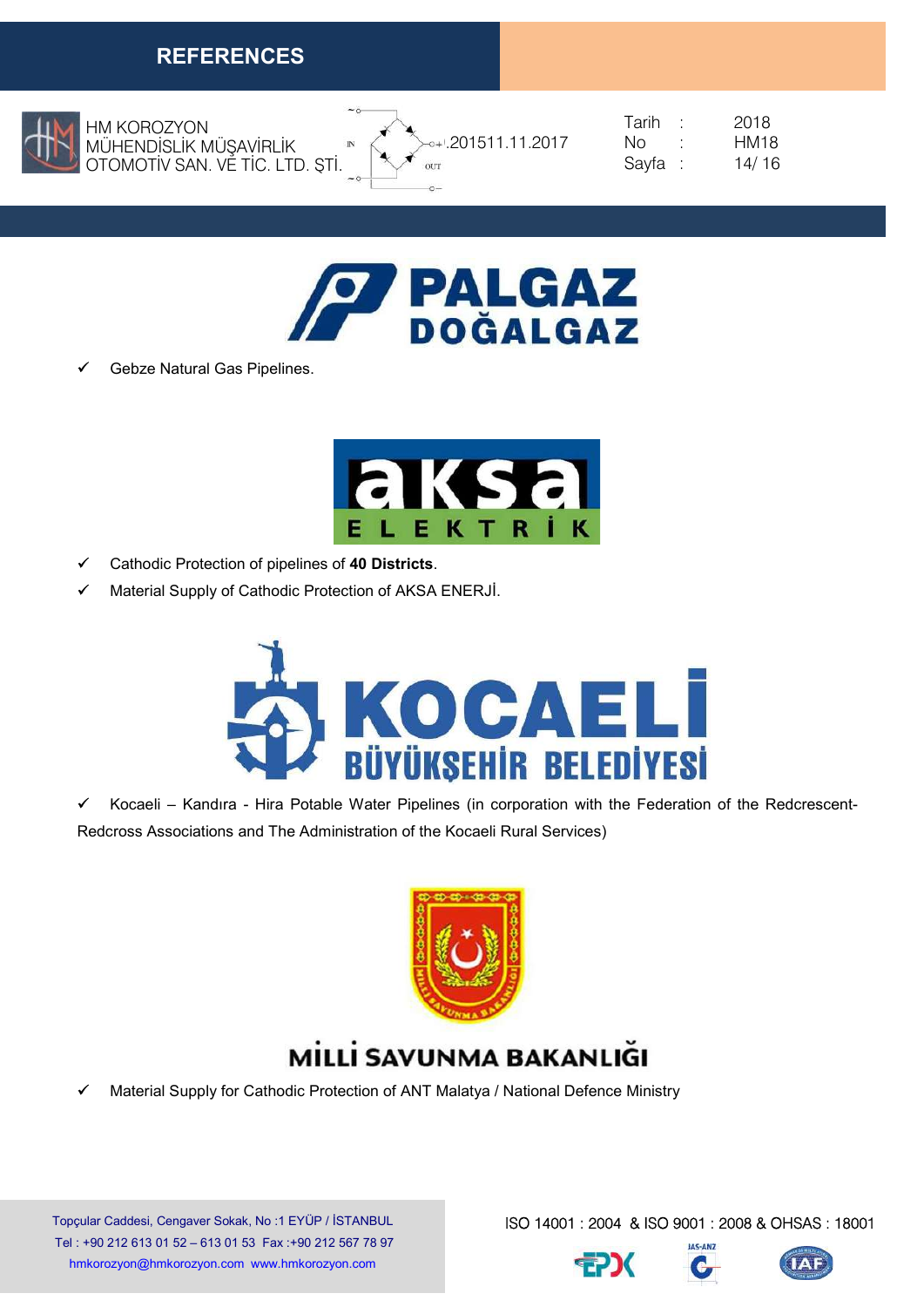

 OTOMOTİV SAN. VE TİC. LTD. ŞTİ. HM KOROZYON MÜHENDİSLİK MÜŞAVİRLİK



|                                | Tarih   | 2018             |
|--------------------------------|---------|------------------|
| $\rightarrow$ - 201511.11.2017 | Nη      | HM <sub>18</sub> |
|                                | Sayfa : | 15/16            |

#### REST OF:

- $\checkmark$  Manufacture & Maintenance of Corn Products Plant of Cargill Agriculture Corporation.
- $\checkmark$  Natural Gas depressurization stations for IETT Garages.
- Natural Gas Pipeline of Halkalı Paper Plant.
- Natural Gas Pipeline of the İstanbul Asphalt Plants Corporation.
- Cathodic Protection of Gebze Fire Hydrant Pipeline of ÇBS Color Industry.
- Lüleburgaz Municipality clean water pipeline.
- $\checkmark$  Material Supply and Project of Clean Water Pipeline for Yomra Municipality in Trabzon
- Cathodic Protection of Çaycuma/Zonguldak Industry Zone.
- Cathodic Protection of Steel Pipeline(25km.) of AGDAŞ (Adapazarı Natural Gas Corporation)
- $\checkmark$  Cathodic protection of clean water pipeline of Sivas Municipality.
- Cathodic Protection of Inegol Natural Gas Pipeline of INGAZ
- $\checkmark$  Cathodic Protection of Catalzeytin / Kastamonu Municipality clean water pipeline.
- $\checkmark$  Cathodic Protection of clean water pipeline of Edirne Municipality.
- Cathodic Protection of clean water pipeline of the Muğla Üniversity. (55 Km.)
- Cathodic Protection of Samsun Natural Gas Pipeline of SAMGAZ. (40 km.)
- Cathodic Protection of Kütayha-Emet natural gas distribution pipeline ( 8'' 38 Km.)
- Cathodic Protection of natural gas distribution line of the Hacı Sabancı Industry Zone.
- $\checkmark$  Yalova Karamürsel Orhangazi natural gas lines of ARMAGAZ.
- Cathodic Protection of LPG Tanks of HABAŞ. ( 5 pcs. )
- Cathodic Protection of the Kahramanmaraş natural gas pipelines of ARMADAŞ.
- Cathodic Protection of Çorlu natural gas pipelines of ÇORDAŞ.
- Cathodic Protection of Yozgat natural gas pipelines of SÜRMELİGAZ.
- Cathodic Protection of natural gas pipeline works of ÇORUMGAZ.
- Cathodic Protection of Kütahya natural gas distribution lines of ÇİNİGAZ.
- $\checkmark$  Cathodic Protection of natural gas pipelines of KARGAZ.
- Cathodic Protection of Antalya pipelines of AKDENİZ OIL.
- Cathodic Protection of Konya natural gas pipelines of GAZNET.
- Cathodic Protection of Nazilli Umurlu natural gas pipelines of AYDINGAZ.
- $\checkmark$  Cathodic Protection of main transmission lines of ASAT Antalya Municipality. (2012)
- Cathodic Protection of clean water pipelines of GERDE BELEDİYESİ.
- Cathodic Protection of Nazilli-Umurlu natural gas lines of AYDINGAZ.
- Cathodic Protection of oil tanks of ISTANBUL MAINTENANCE & FORTIFICATION COM. CENTER (12 PCS.)
- Cathodic Protection of natural gas works of SAMGAZ in SAMSUN. (120 KM)
- Cathodic Protection of Söke natural gas lines of AYDINGAZ.
- Cathodic Protection of works of ÇORUMGAZ.
- Cathodic Protection of Kütahya natural gas lines of ÇINIGAZ.
- Cathodic Protection of oil tanks of GÖLCÜK NAVY COMMAND CENTER. (24 PCS.)
- Anode Bed Construction of İZGAZ.
- Cathodic Protection of Yasmak Building clean water line of DSİ (Water Affairs of State),